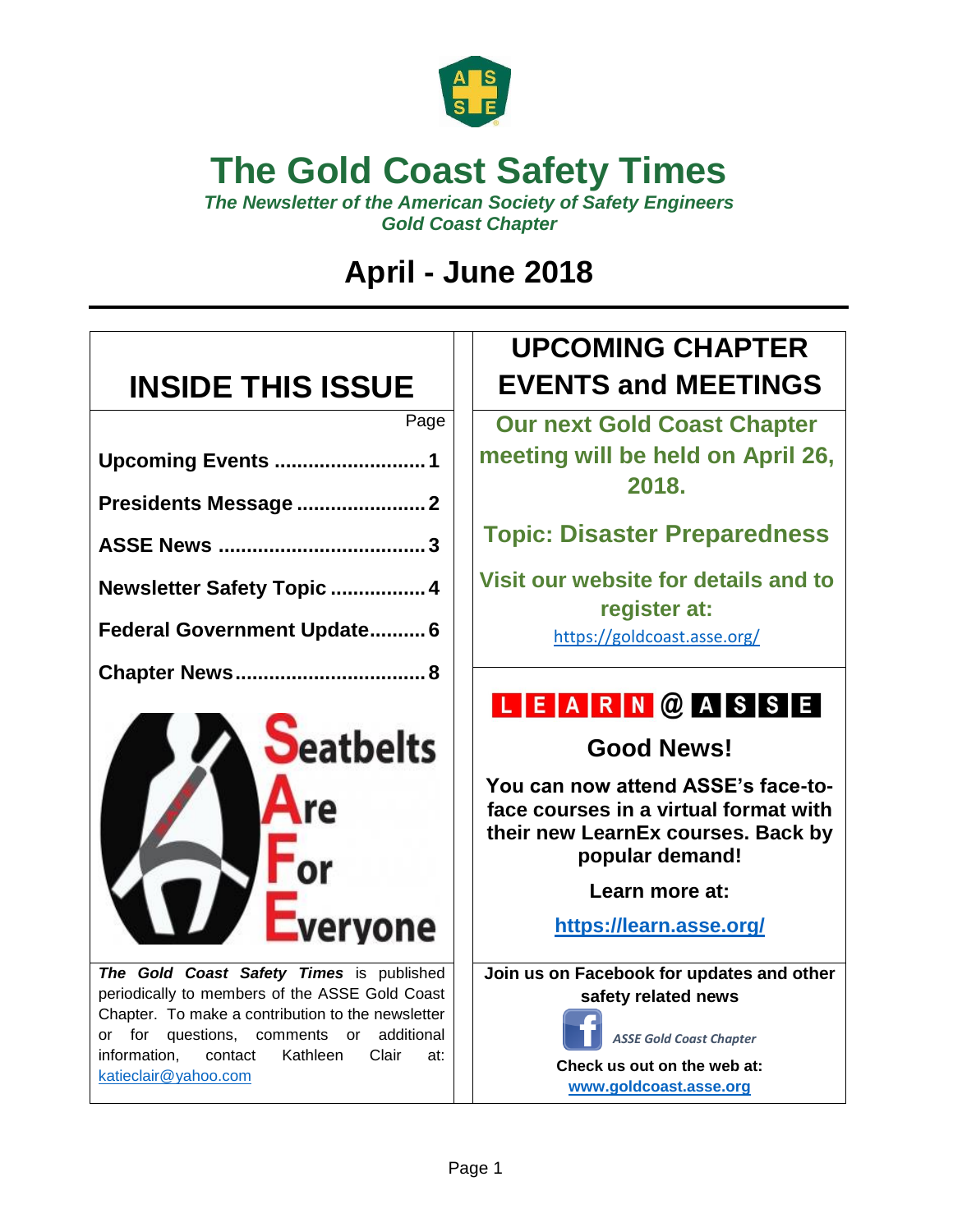

### **President's Message**

Dear members,

This is a bittersweet letter for it is the last newsletter that I will be serving as chapter president. Bitter because I really enjoyed filling the role as president but sweet knowing we have had members step up to serve in the open positions. My role will transition to Delegate for the Society of House of Delegates and will be attending the ASSE national conference in San Antonio, TX at Safety 2018, serving as our current delegate.

The ASSE Gold Coast Chapter covers a seven county area consisting of Palm Beach, Martin, Glades, Hendry, Okeechobee, Highlands and St. Lucie Counties. Our goal is to be a resource for Safety and Health Topics to the Safety and Health Professional as well as individuals new to the EH&S field. Through technical sessions, networking and outreach programs, the Gold Coast Chapter has a unique niche to improve the performance of Safety and Health in our geographical area. Anyone who shares the goals of Health and Safety enhancement in the workplace and community are encouraged to be part of our growing Chapter.

A reminder, our **meetings** are held on the last Thursday of each month. **Time**: 9 am - Meet and Greet , 9:30 am - Meeting **Location**: 100 Australian Ave Suite 1-470 first floor training room

I hope to see you at future Gold Coast chapter meetings. Respectfully yours,

Robert Hutchison, CSP President, Gold Coast Chapter 561-233-5411 [JHutchison@pbcgov.org](mailto:JHutchison@pbcgov.org)

**Mark your Calendar!**

# **Safety 2018**

## **June 3-6 in San Antonio, TX**

### **Register by April 13th to avoid a higher fee!**

**<https://safety.asse.org/>**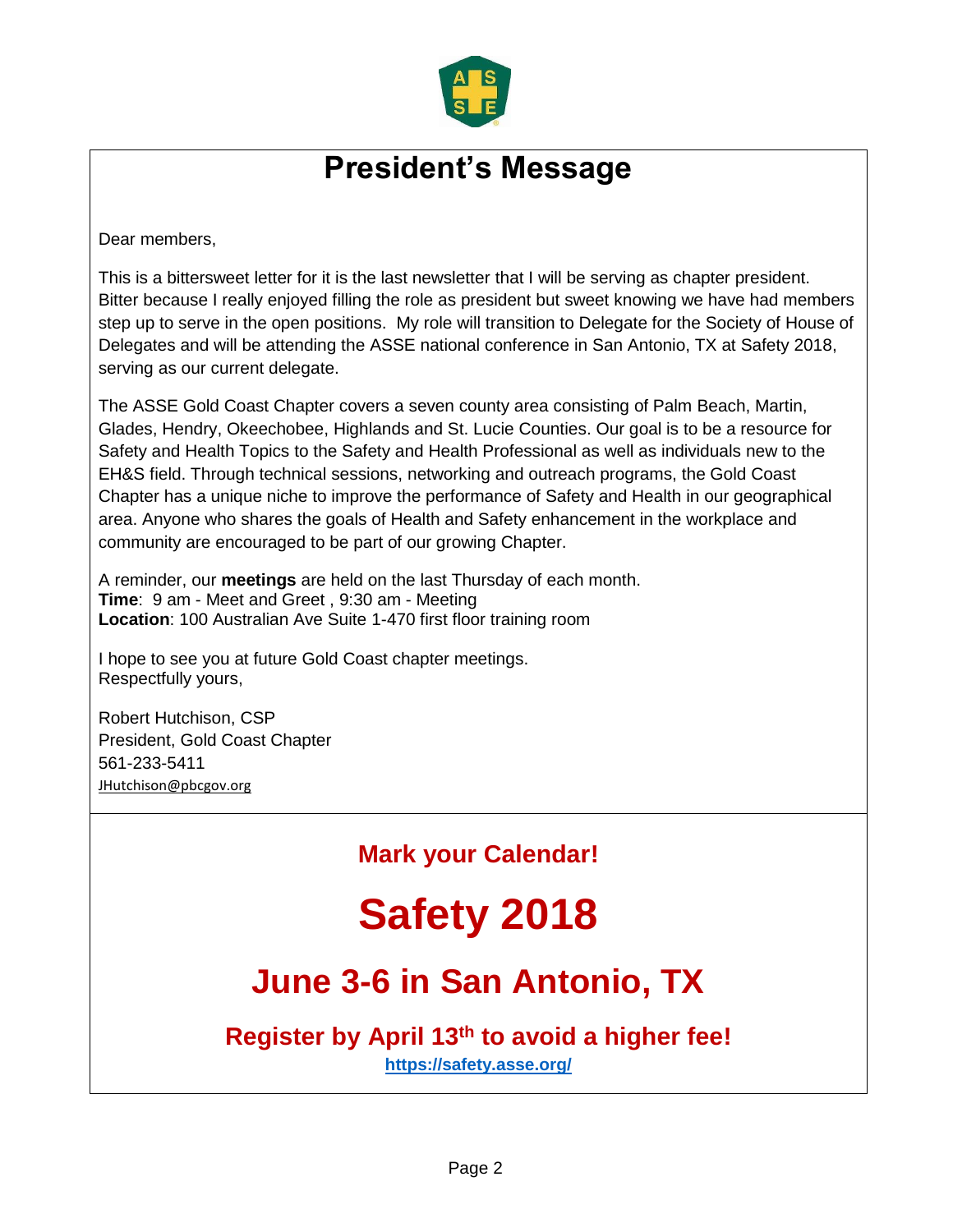

## **ASSE News**

## **Active Shooter Technical Report in Development to Improve Workplace Safety**

03/01/2018

PARK RIDGE, Illinois — Violence in workplaces across the country is a growing problem. The American Society of Safety Engineers (ASSE), the world's oldest professional safety organization, is taking new steps to help curb workplace incidents involving active shooters. Today, ASSE convened a working group of safety and health experts who provided insights into the development of an active shooter technical report, which could guide organizations toward safer work environments with fewer hostile events. ASSE has also planned a related panel discussion with subject matter experts at its June conference in San Antonio.

"We are reminded far too often that workplace safety planning is never a finished product," said ASSE President Jim Smith, M.S., CSP. "There are critical concerns that need our help in finding solutions, especially on the topic of active shooters because those occurrences in the workplace can have deadly consequences."

According to data from the U.S. Bureau of Labor Statistics, incidents of workplace violence caused 866 deaths in 2016, which was a 23 percent increase from the 2015 total of 703. Workplace violence was the second-leading cause of on-the-job fatalities in 2016, trailing only transportationrelated deaths.

ASSE plays a key role in the creation of workplace safety standards, which can take years to develop. When a critical safety issue demands more timely action, a technical report can be produced, serving as an incremental step in providing initial guidance on that safety matter. A technical report can also be a value-added first step in the creation of a more detailed workplace safety standard. Both are consensus-based documents.

Today's meeting led by ASSE involved people experienced in law enforcement, industrial security and corporate safety compliance who shared important views on the first draft of ASSE's active shooter technical report. The development process is expected to be completed before the end of the year, with the final report made available nationwide following its registration with the American National Standards Institute (ANSI). ASSE began writing the technical report after its members and other stakeholders requested technical insight and guidance addressing active shooter events from the perspective of the occupational safety and health professional.

While no one can completely prepare for such horrific acts of violence, safety and health professionals everywhere seek improved strategies to help their business leaders better protect workplaces. At its Safety 2018 Professional Development Conference and Exposition this June, ASSE will conduct a general session on the active shooter issue. A panel featuring experts from the Department of Homeland Security, law enforcement, corporate risk management and employee assistance programs will discuss how safety professionals can best prepare for, and react to, workplace violence. The highly anticipated session runs from 9:15 am to 10:30 am CT on Wednesday, June 6, at the Henry B. Gonzalez Convention Center in San Antonio.

"The safety of workers in any setting is of utmost importance to ASSE, and unfortunately there is no industry or location that is risk-free in today's environment," Smith said. "Senseless acts of violence have occurred in schools, night clubs, churches, government offices, manufacturing plants,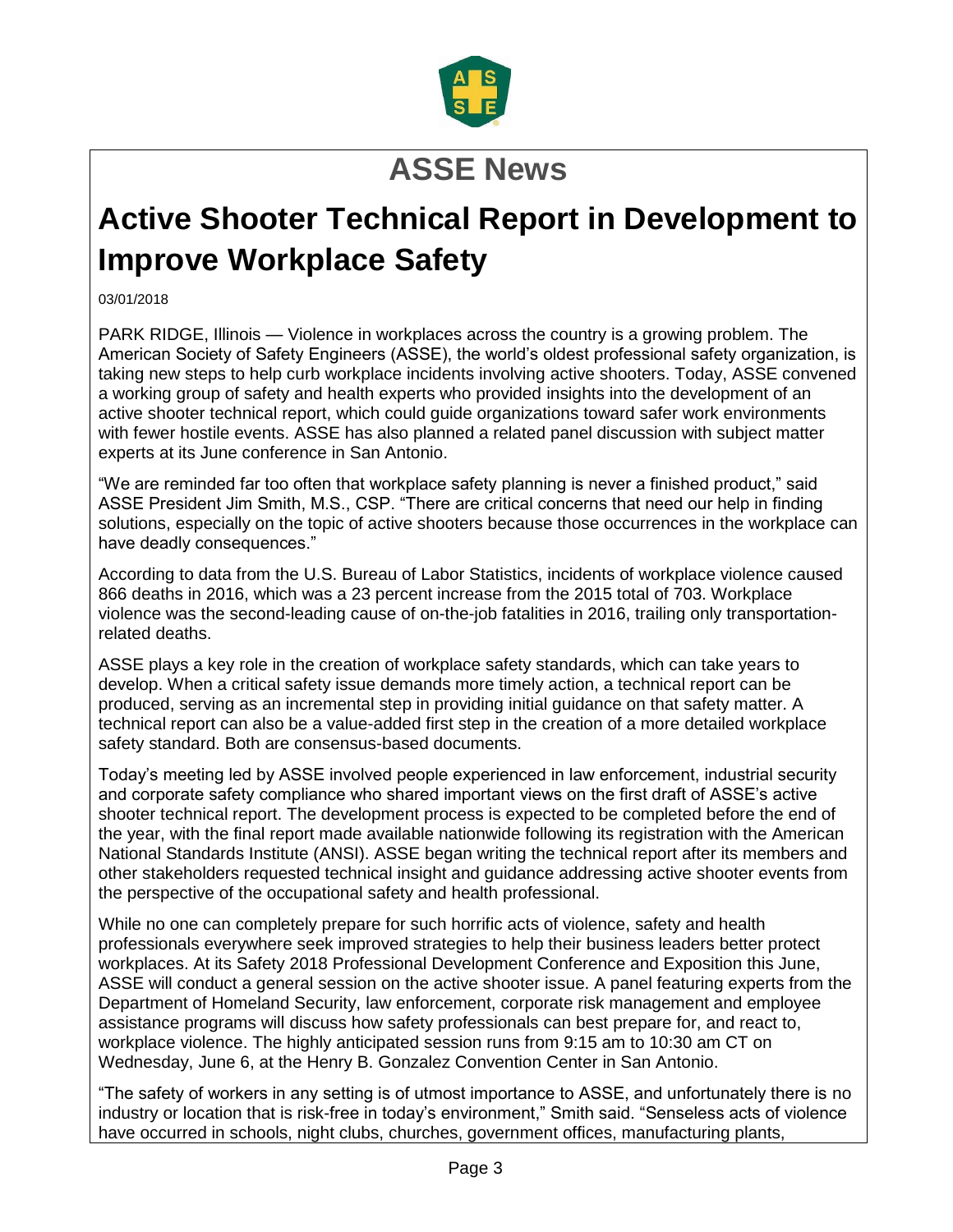

shopping centers and many other places. As occupational safety and health professionals, we must help employers pursue preventive measures and help get more people trained to recognize and report warning signs in order to mitigate risks."

#### **About ASSE – Working together for a safer, stronger future**

For more than 100 years, the American Society of Safety Engineers has been at the forefront of helping occupational safety and health professionals protect people and property. The nonprofit society is based in the Chicago suburb of Park Ridge. Its global membership of over 37,000 professionals covers every industry, developing safety and health management plans that prevent deaths, injuries and illnesses. ASSE advances its members and the safety profession through education, advocacy, standards development and a professional community. Its flagship publication, *Professional Safety*, is a longtime leader in the field. Visit [www.asse.org](http://www.asse.org/) and follow us on [Twitter](https://twitter.com/ASSE_Safety) and [Facebook.](https://www.facebook.com/ASSESafety)



## **Upcoming Courses**

#### **April 25th Lunch & Learn**

**11:30 am - 1:30 pm**

**L**ocation - SWA Multipurpose Building

#### **Fall Prevention- Ladders, Scaffolds and Roofs**

Join Vergie Bain, OSHA Compliance Assistance Specialist, to discuss Fall Prevention. Falls are the leading cause of death in construction, come and learn how you can help prevent them! **In Advance \$25.00 At The Door \$30.00**

### **May 17 & 18 OSHA 10-Hour Construction Course**

### **11:30 am – 5:00 pm**

**Location: Safety Council of Palm Beach County, 4152 Blue Heron Blvd. Riviera Beach FL 33404**

A Certified Outreach Trainer with the SCPBC will provide a comprehensive safety program designed for workers involved in the construction industry. OSHA recommends Outreach Training Programs as an orientation to occupational safety and health for workers covered by OSHA 29 CFR 1926. Upon successful completion of the course, participants will receive an OSHA Construction safety and health 10-hour course completion card from the Department of Labor. **Member \$170.00 Non-Member \$195.00**

#### **OSHA 10 & 30 Courses**

In addition to the scheduled OSHA Authorized classes that The Safety Council of Palm Beach offers at our office we can also provide a customized OSHA 10 or 30 hour course for you upon request. Our Authorized OSHA Outreach Trainers can conduct training at your facility on a schedule that works best for you and your workers. For more info. and pricing see contact info. below.

To register or for more info. contact Chelsea Brown at: (561)845-8233 or [marketing@safetycouncilpbc.org.](mailto:marketing@safetycouncilpbc.org)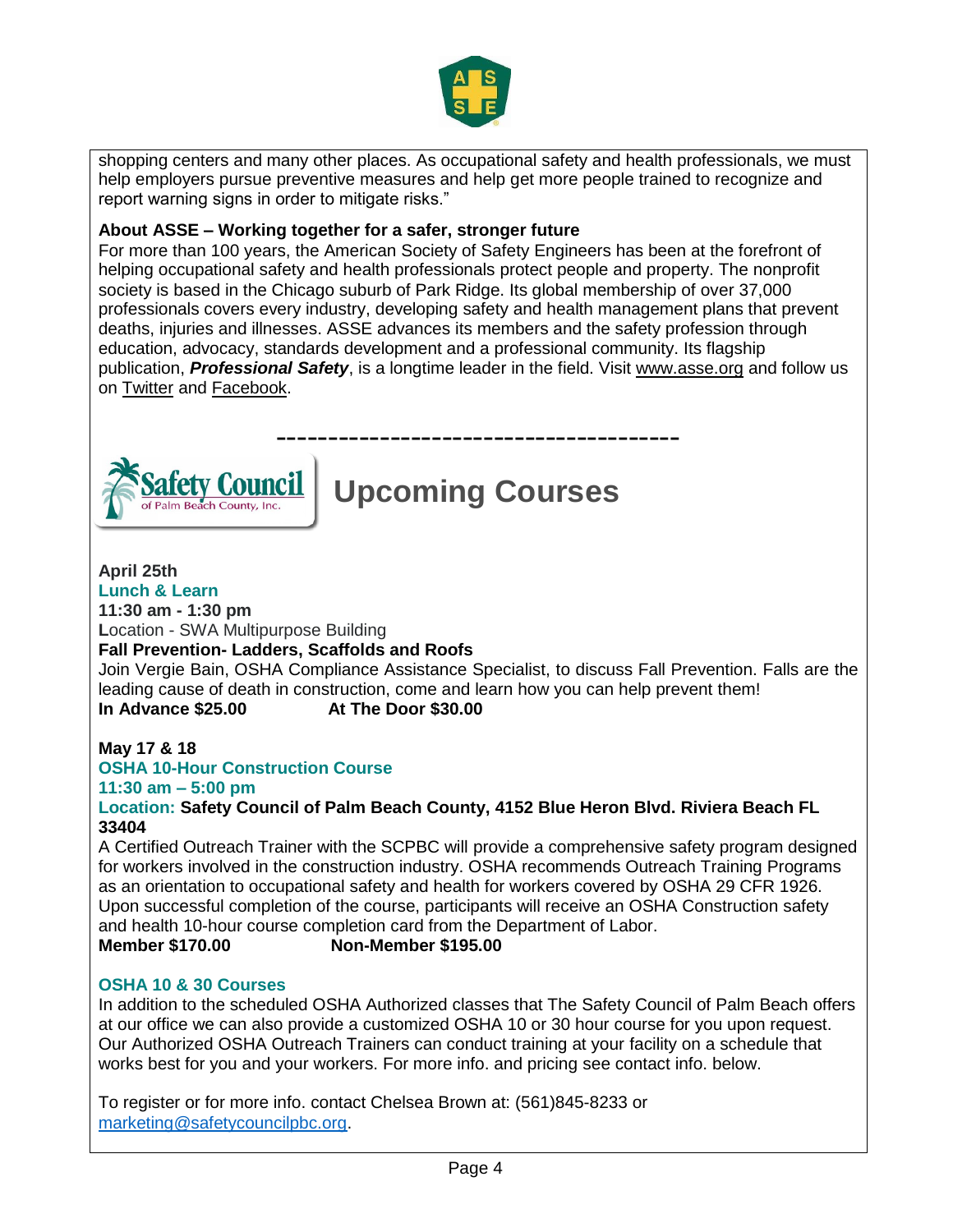

## **NEWSLETTER SAFETY TOPIC**

### **APRIL IS DISTRACTED DRIVING AWARENESS MONTH**

Cell phones, navigation screens, car stereos or even eating while behind the wheel…they all add up to distracted driving, and that can lead to serious accidents or fatalities.



According to the [National Highway Traffic Safety Administration](https://www.nhtsa.gov/risky-driving/distracted-driving) (NHTSA):

In 2015, 3,477 people were killed, and 391,000 were injured in motor vehicle crashes involving distracted drivers.

During daylight hours, approximately 660,000 drivers are using cell phones while driving. That creates enormous potential for deaths and injuries on U.S. roads. Teens were the largest age group reported as distracted at the time of fatal crashes.

Texting is the most alarming distraction. Sending or reading a text takes your eyes off the road for 5 seconds. At 55 mph, that's like driving the length of an entire football field with your eyes closed.

You cannot drive safely unless the task of driving has your full attention. Any non-driving activity you engage in is a potential distraction and increases your risk of crashing.

The NHTSA offers suggestions for actions we can all take right now to help keep our roads safer:

 Encourage teens to speak up when they see a friend driving while distracted and to share messages on social media that remind their friends, family, and neighbors not to make the deadly choice to drive distracted.

 Parents first have to lead by example—by never driving distracted—as well as have a talk with their young driver about distraction and all of the responsibilities that come with driving. Remind your teen driver that in States with graduated driver licensing (GDL), a violation of distracteddriving laws could mean a delayed or suspended license.

Employers can have a significant impact on driving behavior by making distracted driving awareness part of the company's workplace safety culture: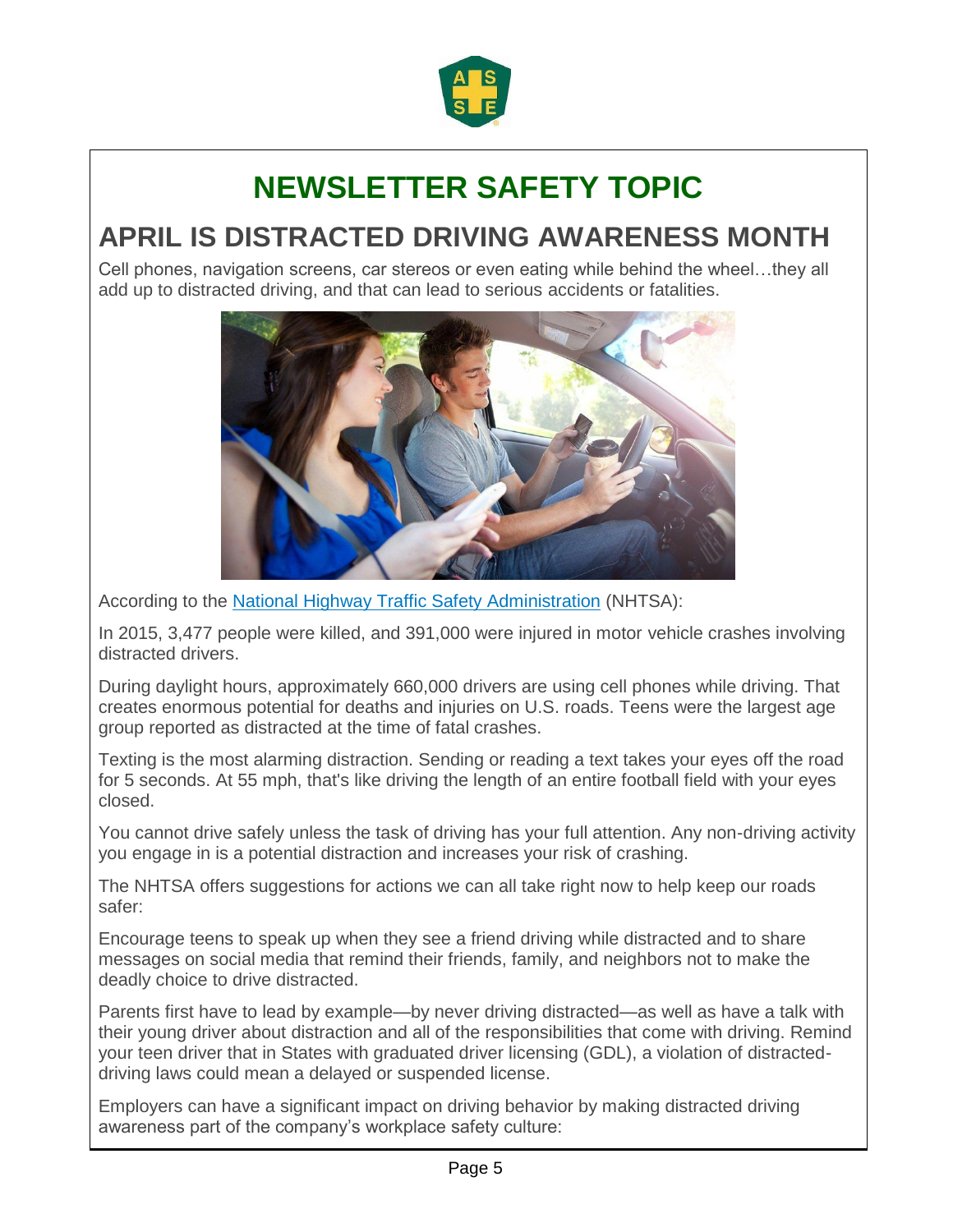

Establish company policies regarding cell phone use in company vehicles.

Make distracted driving the topic of your next safety committee meeting.

 Adding distracted driving awareness courses to your ongoing workplace safety training schedule.

HSI companies [Summit Training Source](https://summit.hsi.com/) and [CLMI](https://www.clmi-training.com/) offer a number of safe driving topics, including:

### *[Distracted Driving: Forever & Ever](https://store.osmanager4.com/summit/products/9095)*

This course tells the story of a distracted driving accident that leaves an impactful and lasting message with its viewers. Based on real-life situations, the course shows how one wrong decision can drastically change the lives of everyone involved. This important story compels drivers of all ages to realize that, when you are behind the wheel, there is nothing that takes precedence over operating the vehicle safely.

### *[Distracted Driving for the Everyday Driver](https://www.clmi-training.com/training-library/distracted-driving-of-the-everyday-driver)*

In this course, viewers will become familiar with common driver distractions like cell phone driving, from creating unsafe situations on the road and how to prevent them from affecting their safe driving practices. Topics covered include safe and effective use of comfort controls, GPS technology and cell phones.

Download this helpful infographic on distracted driving that you can hand out at your next safety meeting or post in your company break room.

Courtesy of Health & Safety Institute

### **Federal Government Updates**

### **U.S. SECRETARY OF LABOR ACOSTA ANNOUNCES NEW DISLOCATED WORKER GRANTS TO HELP FIGHT OPIOID PUBLIC HEALTH EMERGENCY**

*Secretary: 'Tragedies of Opioid Misuse and Abuse Keeping Too Many Americans Out of Work'*

**COLUMBUS, OH –** U.S. Secretary of Labor Alexander Acosta today announced a new National Health Emergency Dislocated Worker Demonstration Grant pilot program to help communities fight the opioid crisis. The U.S. Department of Labor will initially fund seven to ten pilot programs with awards totaling \$21 million. Secretary Acosta made the announcement during a visit to the Maryhaven Stabilization Center in Columbus, Ohio.

The grants may be used to help provide new skills to workers, including new entrants to the workforce, who have been or are being impacted by the opioid crisis. Additionally, funds may be used for workforce development in professions that address or prevent problems related to opioids in American communities, such as addiction treatment service providers, pain management and therapy service providers, and mental health treatment providers.

"The tragedies of opioid misuse and abuse devastate families and communities, and keep too many Americans out of the workforce," Secretary Acosta said. "President Trump declared the opioid epidemic a national public health emergency, committing the full resources of his Administration to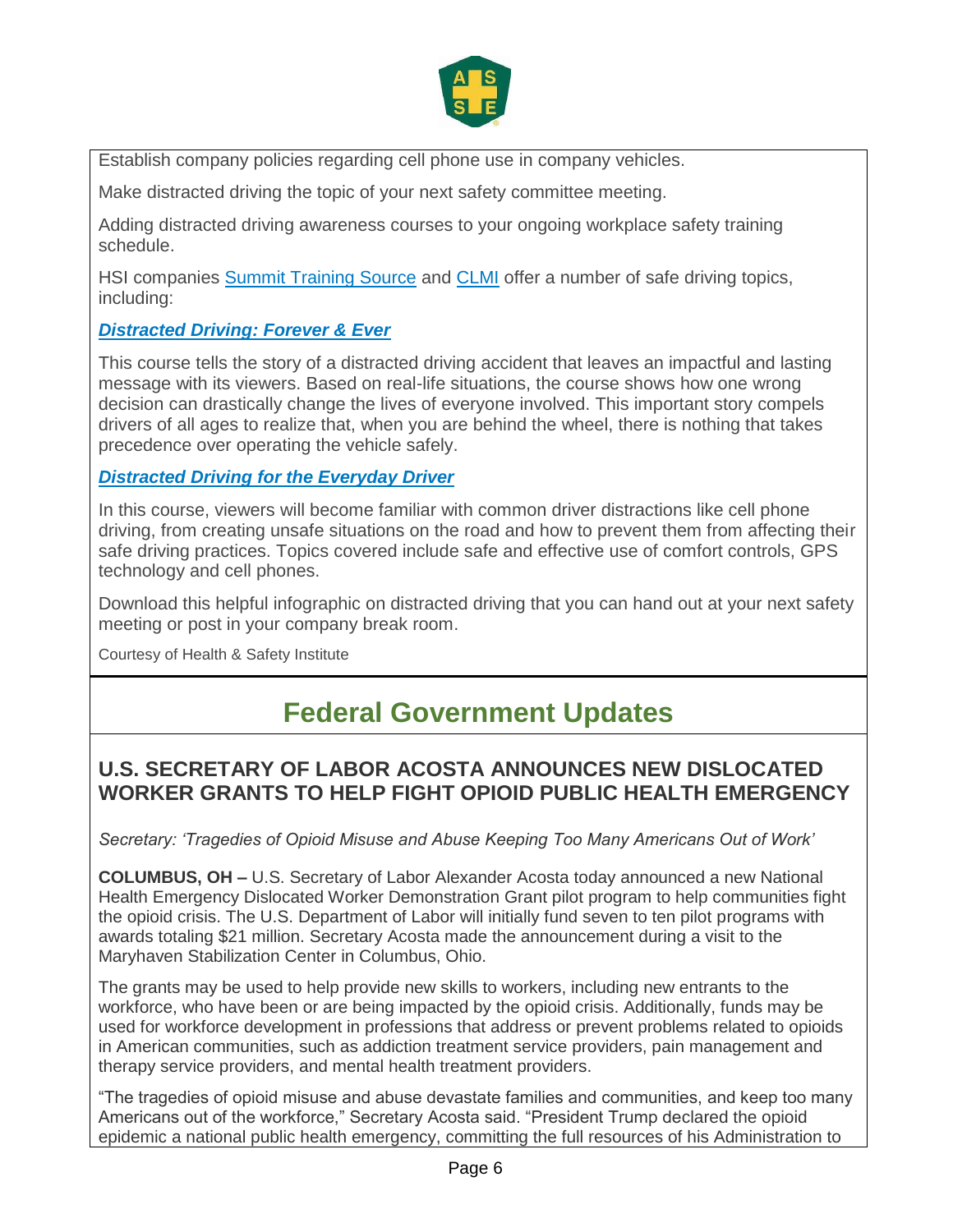

helping Americans impacted by the crisis. The importance of a job and work in reducing opioid abuse cannot be overstated. The Department of Labor's grant pilot program will focus on returning individuals impacted by opioids to the workplace."

The Bureau of Labor Statistics Time-Use Survey found that 44 percent of prime-age men not in the labor force acknowledged taking pain medication the previous day. Recent studies suggest that up to 20 percent of the steady decline in labor force participation among prime-age men aged 25-54 may be attributed to opioid use.

This announcement follows a roundtable discussion today in Columbus, Ohio, among job creators, state and local government officials, and industry group leaders about ideas and strategies to get more Americans back to work after opioid misuse or abuse. The discussion took place at the Ohio Chamber of Commerce. Columbus is one of the areas hardest hit by the opioid crisis.

"Our discussion today was especially poignant. Every day, 11 people in Ohio die from complications of opioids," Secretary Acosta continued. "It is clear that we stand a much better chance of defeating the opioid crisis by working together."

"I want to express my sincere thanks for everyone's participation today. I specifically want to thank U.S. Senator Rob Portman, who was among the very first people to sound the alarm about opioids, and who continues to be a leading voice for Ohioans and all Americans on this issue."

"President Trump and his Administration are committed to helping Americans recover, rebuild, and get back to work. We are committed to helping Columbus, and every state, city, and town across the country overcome and heal from this epidemic."

### **OSEC News Release:**

03/20/2018

**Contact Name:** Eric Holland **Email:** [holland.eric.w@dol.gov](mailto:holland.eric.w@dol.gov) **Phone Number:** (202) [693-4676](tel:%28202%29693-4676) **Release Number:** 18-0470-NAT

**New NIOSH/OSHA Guidance on Ototoxicity Posted**

---------------------------------------------------------------

*"There is growing concern among occupational health and safety professionals that ototoxicantinduced hearing loss may go unrecognized since the measure for hearing loss does not indicate the cause," the document states. "For example, audiometric tests are powerful tools that show hearing impairments (i.e., threshold shifts); however, they do not differentiate between noise and ototoxic causes."*

Mar 20, 2018

A **[document](https://www.cdc.gov/niosh/docs/2018-124/pdfs/2018-124.pdf)** posted by NIOSH on March 15 and credited both to NIOSH and OSHA offers guidance for preventing hearing loss that is caused by ototoxic chemicals and noise exposure. DHHS (NIOSH) Publication Number 2018-124 lists five examples of substance classes of ototoxic chemicals: